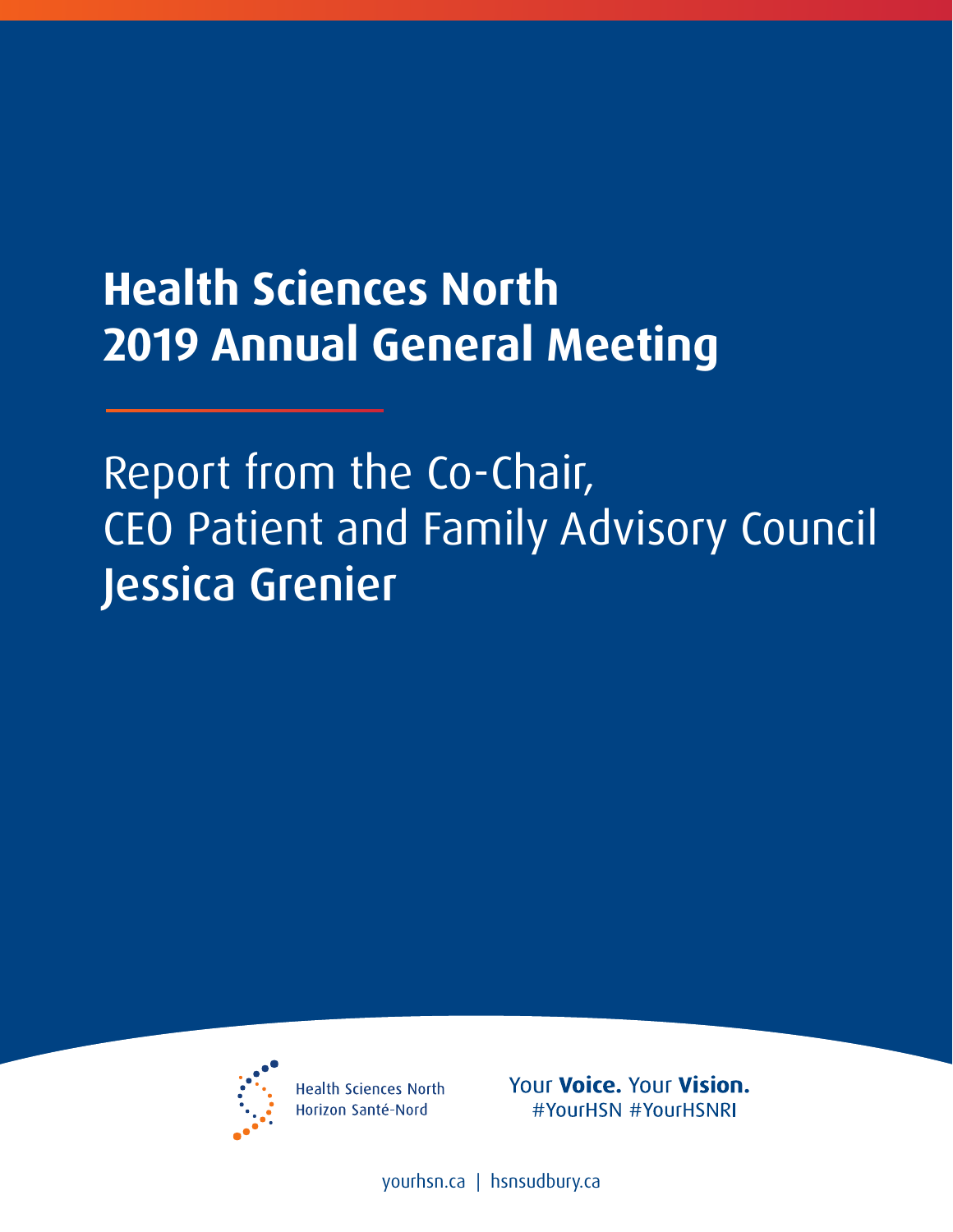## **AGM – June 19, 2019 Report from the Co-Chair, CEO Patient and Family Advisory Council Jessica Grenier**

 Health Sciences North has a strong history of partnering with patients and families to improve health care quality.

As a committed organization, this priority continues to progress and change.

In the summer months of 2018, HSN reached out to patient and family advisors to hear their feedback on improvements that could be made to the program.

 Increasing partnership opportunities, communication and visibility were identified as areas of primary concern.

 Family Advisory Council seeing renewal of the majority of its members. Improving partnership opportunities began in September, with the CEO Patient and

New CEO PFAC members (Madeleine Sauve, Bradley Rietze, Leslie Steel, Lauri Petz, Debbie Rainville, Donna Humbert and Betty Lauzon) in partnership with senior leaders, were consulted and involved in developing the organization's Quality Improvement Plan, the 2019-2024 HSN/HSNRI Strategic Plan, Patient Experience Reports, readiness for the accreditation process, as well as other policies throughout the organization.

the development and delivery of services. The Health Sciences North Research Institute (HSNRI) continued to partner with us to help understand the patient experience and ensure the patient voice is being heard in

designed to review their experiences as participants in research. In November, participants from a variety of clinical trials were invited to a focus group

designed to review their experiences as participants in research.<br>The findings helped to determine where strengths and weaknesses existed in the related to communication and education. patient experience and identified areas of opportunity for improvement specifically

In February, HSN and HSNRI launched its 2019-2024 Strategic Plan.

 Julie-Anne Bergeron, a member of the Patient and Family Advisory Council, did an outstanding job, serving as one of the masters of ceremonies for the event.

 Patient and Family Advisors were heavily involved in the planning process, with members serving on the Strategic Planning Steering Committee, as well as during the consultation and validation phases, allowing them the opportunity to offer their thoughts on what the future of health care should look like in Northeastern Ontario.

 Personally, being a member of the HSN Strategic Planning Steering Committee was very rewarding.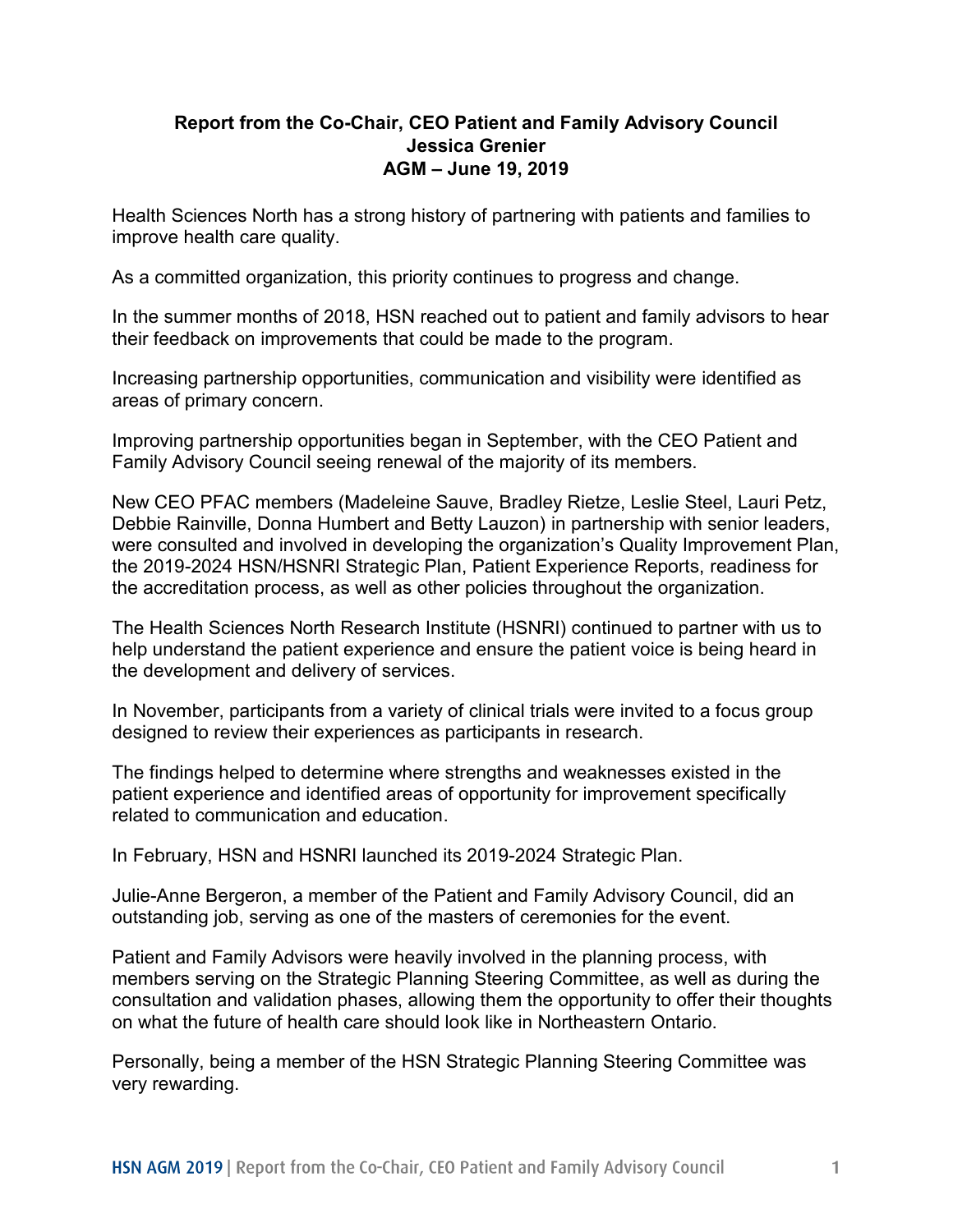I attended a brainstorming session, the Speaker Series talks and attended two internal focus groups.

 provide valuable feedback and participate in key areas of development, ensuring patient Throughout the entire process, HSN gave patient and family advisors the opportunity to care remains a top priority for the organization.

 I appreciate having the opportunity to be involved and feel the Strategic Plan will move us towards even higher standards of patient care.

 In May, Lianne Dupras took part in Cancer Care Ontario's (CCO) Spring Planning Day in Toronto.

 Senior Leadership and Patient and Family Advisors gather to discuss and brainstorm improvement. This is an annual event where Clinical Council Members, Clinical Leads, Quality Leads, around areas in the health care system that have been identified as needing

 and burnout, healthy foods in hospitals, and First Nation, Inuit, Metis and Urban Indigenous Cancer Strategy Plan Development and Regional Engagement. This year's priority areas for presentation and discussion included: clinician wellness

Lianne was grateful for having had the opportunity to participate, knowing that her recommendations would help plan future work for Cancer Centers in Ontario.

The partnership opportunities mentioned above are only a few examples of the important work that patient and family advisors have been involved in.

Patient advisors were also involved in high level operations of the organization.

 Services to name a few. They served on hiring committees for two Senior Vice-Presidents, the Chief Nursing Executive, the VP Academic and Research Impact and the Associate VP of Clinical

 Having their voice on these interview panels helped ensure that the candidates' vision aligns with HSN's key goal to be patient and family-focused.

aligns with HSN's key goal to be patient and family-focused.<br>Patient and family advisors have also been actively involved in continuing to advance the work of safety and quality initiatives across the organization.

For example, we have seen increases in Medication Reconciliation on admission, which is a priority at HSN.

The coming together of Physicians, Pharmacists, Nurses, Clinical and Administrative Leaders along with Cathy DiPietro and Jane Keown, some of our dedicated Patient and Family Advisors, has supported this improvement work.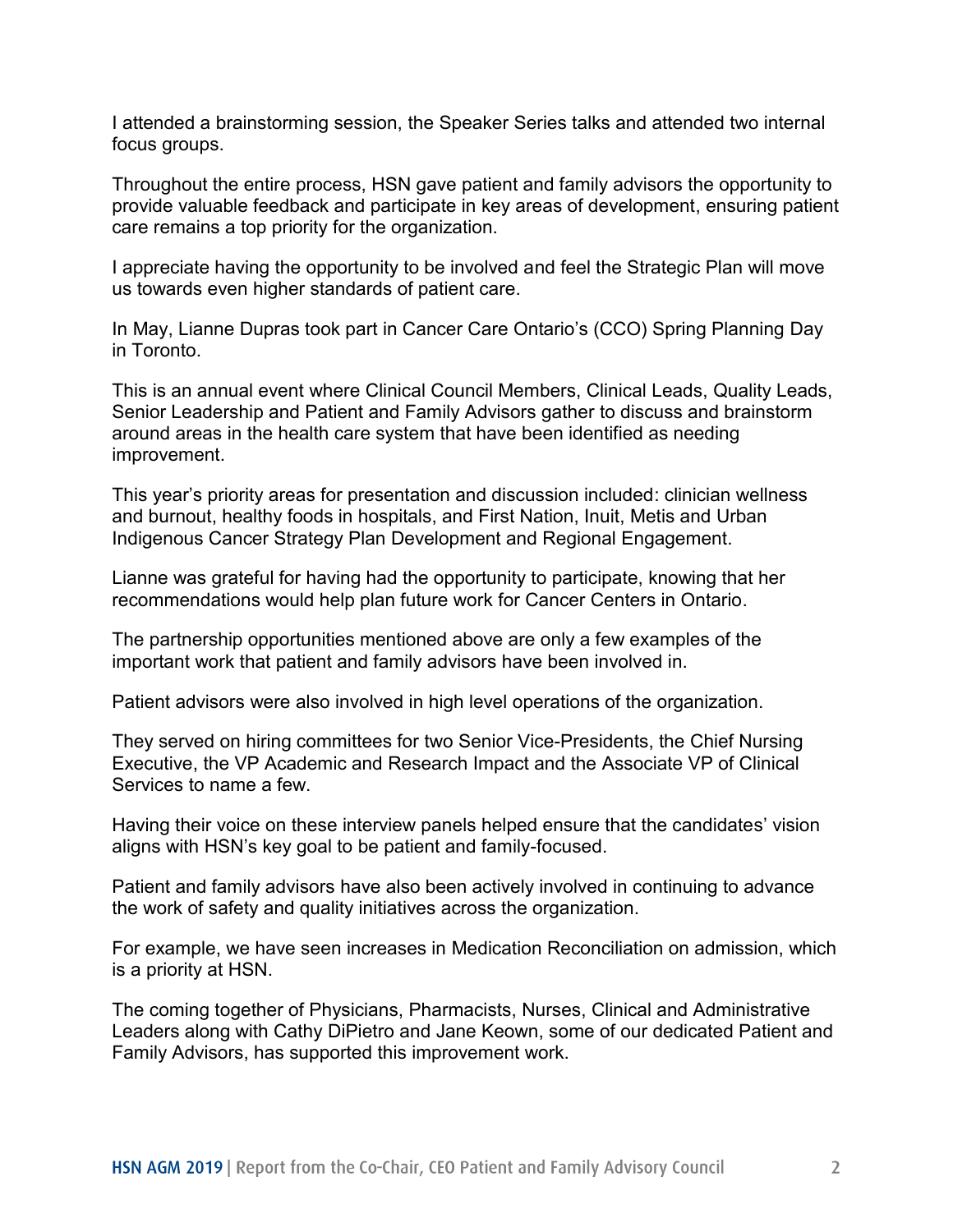we worked collaboratively with staff to include the patient and family voice when **Orientation Sessions.** Communication and visibility of the Patient and Family Advisors was also enhanced as delivering Patient and Family-Centered Care content to new staff members at General

 families when receiving care at HSN through the eyes of patient advisor Charles Ketter. New staff members had the opportunity to hear what was important to patients and their

The impact to new staff was powerful and was recommended for future sessions.

 and Cancer – Thriving and Surviving. Patient Advisors were also actively involved in helping to facilitate "Living Healthy" community workshops – Chronic Pain Self-Management, Powerful Tools for Caregivers,

 This past year, we strengthened the voice of patients and their families at HSN through the continued practice of patient storytelling.

 We have focused on creating more "live storytelling moments" at the Quality Committee of the Board and at public events and educational offerings.

Patients and families who have shared their stories have indicated that this opportunity is rewarding as they are sharing stories to inspire change and it's what motivates them to continue to partner with HSN.

 work to be done. The Program has made some great strides this year. HSN recognizes that there is still

 are working on, how their voice has made an impact on patient care, and what can they Patient and family advisors want to know more about one another, what projects they do differently to help improve partnerships throughout the organization.

 In closing, I would like to dedicate this year to a former member of the PFA program who has passed on.

Sandy (Rufus) MacDonald was an active member of the program since September 2012.

 improvement work related to finding financial efficiencies within our operations, as well as the patient relations process and patient reported outcomes. His involvement included membership on the CEO Patient and Family Advisory Council,

He also brought the patient perspective to interview panels, focus groups and program councils.

 The following quote from Sandy MacDonald clearly explains the true meaning of a patient advisor: